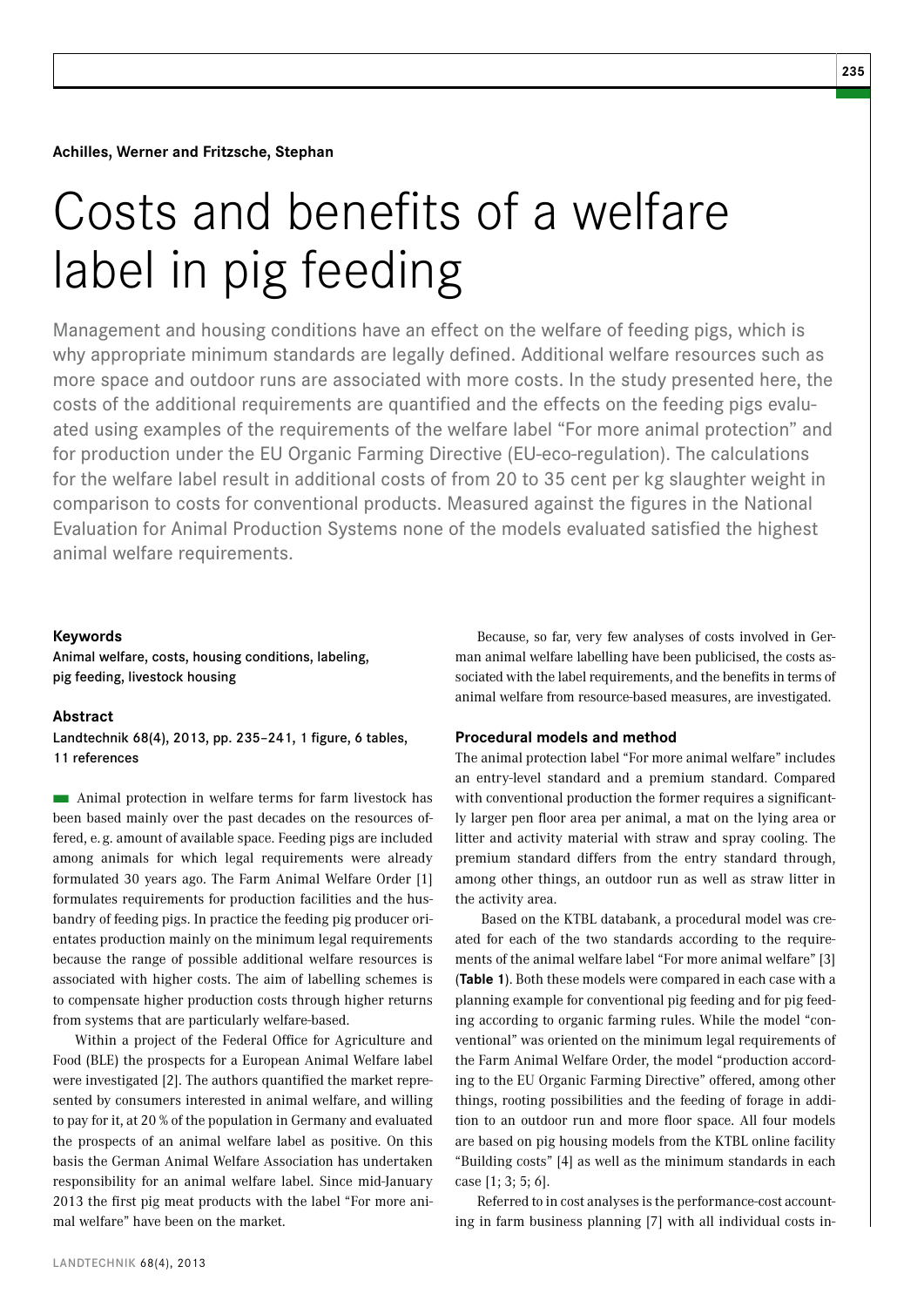# Table 1

**Merkmal** *Attribute* **Konventionell** *Conventional* **Tierschutzlabel/***Animal welfare label* **Erzeugung nach EG-Öko-Verordnung** *Organic farming* **Einstiegsstandard Premiumstandard** *Entry standard Premium standard* Gebäudetyp *Type of building* geschlossener Stall *closed house* geschlossener Stall *closed house* Außenklimastall *open climate house* Außenklimastall *open climate house* ID/*ID* MS 25001 MS 250021) MS 370031) MS 390031) Buchtenfläche *Area of pen [m²/TP]* 0,75 0,75 1,10 1,00 1,30 Auslauf*/Yard [m<sup>2</sup>/TP]* - - - - - - - - - - - - - 0,50 1,00 Liegefläche *Laying surface* vollperforiert *slatted floor* Gummimatte *rubber mat* planbefestigt mit Einstreu *solid floor with litter* planbefestigt mit Einstreu *solid floor with litter* Entmistungstechnik *Manure management* Flüssigmist *liquid manure* Flüssigmist *liquid manure* Festmist *solid manure* Festmist *solid manure* Gruppen [Tiere/Bucht] *Groups [animals/pen]* <sup>40</sup> <sup>27</sup> <sup>22</sup> Vormast/*Pre-feeding:* <sup>40</sup> Endmast/*Finishing:* 20 Spezielle Stalleinrichtung *Special equipment* Nippeltränke *Nipple drinkers* Nippeltränke, Sprühkühlung, Beschäftigungsautomat *Nipple drinkers, spray cooling, play automatic* Schalentränke, Scheuerbalken *cup, scrub bar* Schalentränke, Scheuerbalken, Raufe *cup, scrub bar, hay rack* Futter *Feed* konventionell *conventional* konventionell *conventional* GVO-frei *GMO free* ökologisch *organic* Grobfutter/*Roughage* - Stroh/*straw* Stroh/*straw* Stroh, Silage/*straw, silage*

*Description of the four method models for the production of various animal welfare standards*

TP = Tierplatz/*Animal place*

1) Bestandsgröße verändert/*Stock numbers altered*.

# Table 2

*Selected efforts and costs per animal place and year*

| Merkmal                                   | Einheit<br>Unit                    | Konventionell<br><b>Conventional</b> | Tierschutzlabel/Animal welfare label       | Erzeugung nach EG-                    |                                       |
|-------------------------------------------|------------------------------------|--------------------------------------|--------------------------------------------|---------------------------------------|---------------------------------------|
| <b>Attribute</b>                          |                                    |                                      | Einstiegsstandard<br><b>Entry standard</b> | Premiumstandard<br>Premium standard   | Öko-Verordnung<br>Organic farming     |
| Gebäudetyp/Type of building <sup>1)</sup> |                                    | geschlossener Stall<br>closed house  | geschlossener Stall<br>closed house        | Außenklimastall<br>open climate house | Außenklimastall<br>open climate house |
|                                           | ID/ID                              | MS 25001                             | MS 25002 <sup>2)</sup>                     | MS 37003 <sup>2)</sup>                | MS 39003 <sup>2)</sup>                |
|                                           | TP                                 | 960                                  | 972                                        | 902                                   | 960                                   |
|                                           | €/TP                               | 433                                  | $612^{3}$                                  | 496                                   | 623                                   |
|                                           | $\epsilon$ /(TP · a) <sup>4)</sup> | 36,62                                | 51,96                                      | 41,22                                 | 48,97                                 |
| Arbeit/Labour                             | $AKh/(TP \cdot a)$                 | 0,76                                 | 1,16                                       | 1,66                                  | 2,27                                  |
|                                           | $\epsilon$ /(TP · a) <sup>5)</sup> | 11,40                                | 17,33                                      | 24,90                                 | 34,05                                 |
| Stroh/Straw                               | $kg/(TP \cdot a)$                  |                                      | $6,5^{6}$                                  | $228^{7}$                             | $228^{7}$                             |
|                                           | $\epsilon$ /(TP · a) <sup>8)</sup> |                                      | 0,85                                       | 28,44                                 | 30,71                                 |
| Maschinen/Machinery                       | $\epsilon$ /(TP · a)               | 0,21                                 | 0,21                                       | 14,20                                 | 21,87                                 |
| Summe/Sum                                 | $\epsilon$ /(TP · a)               | 48,23                                | 85,41                                      | 108,76                                | 135,60                                |

TP = Tierplatz/*Animal place*

1) Stallmodell-ID gemäß KTBL Online-Anwendung Baukost/*Housing model ID according to KTBL online tool Baukost* 2) Bestandsgröße verändert/*Stock numbers altered*. 3) Basiswert Gebäude 417 €/TP, 1400 TP, Faktor Baukostenanpassung Buchtenfläche 1,47/*Base value buildings 417 €/TP, 1400 TP, factor building cost in relation to pen areas 1.47.*

4) Abschreibung für langfristig/mittelfristig/kurzfristig nutzbare Bauteile: 30/15/10 Jahre, Unterhaltung 1/2/3 %, Zinssatz 4 %, Versicherungsansatz 0,2 %

*Depreciation for long term/medium term/ short term lifetime building components 30/15/10 years, maintenance 1/2/3 %, interest 4 %, insurance 0.2 %.*

5) Lohnansatz 15 €/AKh/*Labour costs: 15 €/hour.* 6) Beschäftigungsautomat 20 g/(Tier · Tag)/*Play automatic 20 g/(animal · day).*

7) Stall und Auslauf 0,7 kg/(Tier · Tag)/*Housing and outrun 0.7 kg/(animal · day).*

8) Preise je t Stroh: Einstiegsstandard 130 € (Häcksel), Premiumstandard 125 €, Ökologische Erzeugung 135 €/*Price per t straw: entry standard 130 € (chaff), premium standard 125 €, organic production 135 €.*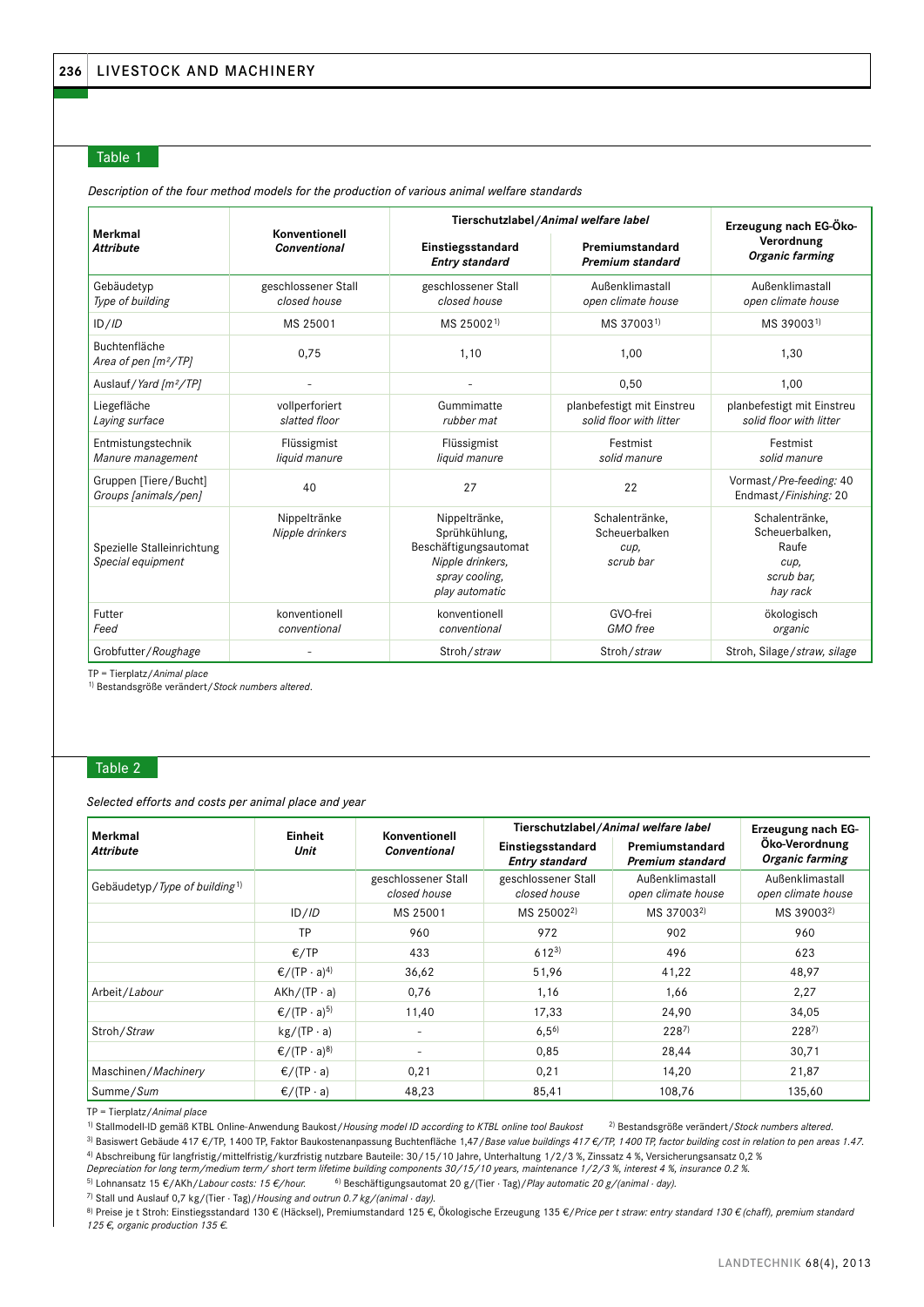cluded. All prices are taken from the KTBL databank at the date 12th July, 2013 and shown without value added tax. Quantitive and procedural values are oriented on the KTBL data collection "Farm business planning 2012/13" [8] and "Organic farming" [9]. For evaluating the level of animal welfare the National Evaluation for Animal Production Systems was applied [10]. The evaluation system differentiates between animal health and animal behaviour, enabling a three-stage assessment of animal behaviour (A, B, C) as well as a two-stage assessment of animal health  $(R-, R+)$ .

# **Costing results**

The production under each of the four models differed mainly regarding costs for buildings, labour, straw and machinery application (**Table 2**). The annual housing costs lay between 37 and 52  $\epsilon$  per animal place and year. The working time requirement fluctuated between 0.76 and 2.27 man hours per animal place and year, representing 11 to 34  $\epsilon$  per animal place and year. Into the littered systems came costs for straw and machinery for litter spreading, dung removal and the supply of forage feed totalling a good 42 to 53  $\epsilon$  per animal place and year. The costs for the additional housing equipment for the models "entry standard" are calculated in **Table 3**. For the rubber mats, which were fixed to the slatted flooring, annual costs because of the high investment and increased labour in keeping them clean came to over 10  $\epsilon$  per animal place. The calculated eight year lifetime for the pilot housing has still to prove itself. The activity automatic, comprising straw rack with collection trough, the chains and soft wood, all required a roughly equal proportioning of costs for investment as well as for filling the rack with chopped straw. Pen cleaning input depended on whether the design permitted a partition between lying and dunging area. The costs for this varied greatly, especially for restructured buildings and depended on the respective layout. In the pilot housing the favoured pens – and the ones assumed in the model – remained longitudinal with structured separation walls. Costs for a high-pressure spray cooling system were  $2 \notin \mathbb{C}$ per animal place and year.

Individual costs of the four models are presented in **Table 4**.

The extra costs per piglet under the animal welfare label were put at 5  $\epsilon$ , the GM-free feed required in the "premium standard" model added  $8 \notin$  per feeding pig. The individual costs increase starting with the "conventional" model over the models "entry standard" and "premium standard" through to the model "production according to the EU organic farming directive" from 1.65 to 3.30  $\epsilon$  per kg slaughter weight. Also for the higher welfare requirements, the main cost blocks were for the piglet and the feed at 75 to 80 % (**Figure 1**).

## **Results: level of animal welfare**

Measured on the National Evaluation for Animal Production Systems, the results for the models "conventional" and "entry

# Table 3

*Cost of additional housing equipment for animal welfare label (entry standard)*

| <b>Stalltechnik</b><br>Equipment                                    | Einheit<br>Unit      | Gummiliegematte<br><b>Rubberised laying mat</b> | Sprühkühlung<br>Spray cooling | Beschäftigungsautomat<br>Play automatic | <b>Strukturierung Bucht</b><br><b>Structuring of pen</b> |
|---------------------------------------------------------------------|----------------------|-------------------------------------------------|-------------------------------|-----------------------------------------|----------------------------------------------------------|
| Investition mit Montage<br>Investment with assembly                 | E/TP                 | $54^{1}$                                        | 10                            | $15,3^{2}$                              | 30                                                       |
| Jahreskosten mit Zins<br>Annual costs with interest                 | $\epsilon$ /(TP · a) | $7,83^{3}$                                      | $1,45^{3}$                    | $2,22^{3}$                              | $3,60^{4}$                                               |
| Material (Wartung, Stroh)<br>Material (maintenance, straw)          | $\epsilon$ /(TP · a) |                                                 | $0,24^{5}$                    | $0,81^{6}$                              |                                                          |
| Arbeit (Handhabung, Wartung)<br>Labour (operation, main<br>tenance) | $AKmin/(TP \cdot a)$ | $10,84^{7}$                                     | 0,498                         | 5,079                                   |                                                          |
| Jahreskosten<br>Annual costs                                        | $\epsilon$ /(TP · a) | 2,71                                            | 0,12                          | 1,27                                    |                                                          |
| Summe Jahreskosten<br>Total of annual costs                         | $\epsilon$ /(TP · a) | 10,54                                           | $2,08^{10}$                   | 4,29                                    | 3,60                                                     |

TP = Tierplatz/*Animal place*

1) 90 €/m², 0,6 m²/TP.

2) 305 € für 20 Tiere/*305 € for 20 head*.

3) Nutzungsdauer 8 Jahre/*Working lifetime 8 years*.

4) Nutzungsdauer 10 Jahre/*Working lifetime 10 years*.

5) Jährlicher Filterwechsel (54 €), Pumpe Öl (20 €), 10 % der Düsen (9 x 17 €)/*Annual filter change (54 €), pump oil (20 €), 10% of jets(9 x 17 €)*.

6) 20 g/(Tier · Tag), 0,13 €/kg Kurzstroh/*20 g/(animal · day), 0.13 €/kg chopped straw*.

7) Verschmutzter Liegebereich reinigen 2 min/Bucht, alle 2 Tage/*Cleaning dirtied laying areas 2 min/pen every 2 days.*

8) Filterwechsel 30 min, Öl 20 min, Spülen und Testen (20 min/Abteil, 2 x jährlich), Düsen reinigen/wechseln (3 min/Düse) /*Change filter 30 min, oil 20 min, flushing and testing (20 min/pen, twice annually), spray nozzles cleaning/replacing (3 min/nozzle).*

9) 1 min/Befüllvorgang, alle 5 Tage/*1 min/filling, every 5 days*.

10) Incl. Wasser 0,14 €/(TP · a) und Energie 0,13 €/(TP · a)/*Including water 0.14 €/(TP* · *a) and energy 0.13 €/(TP* · *a)*.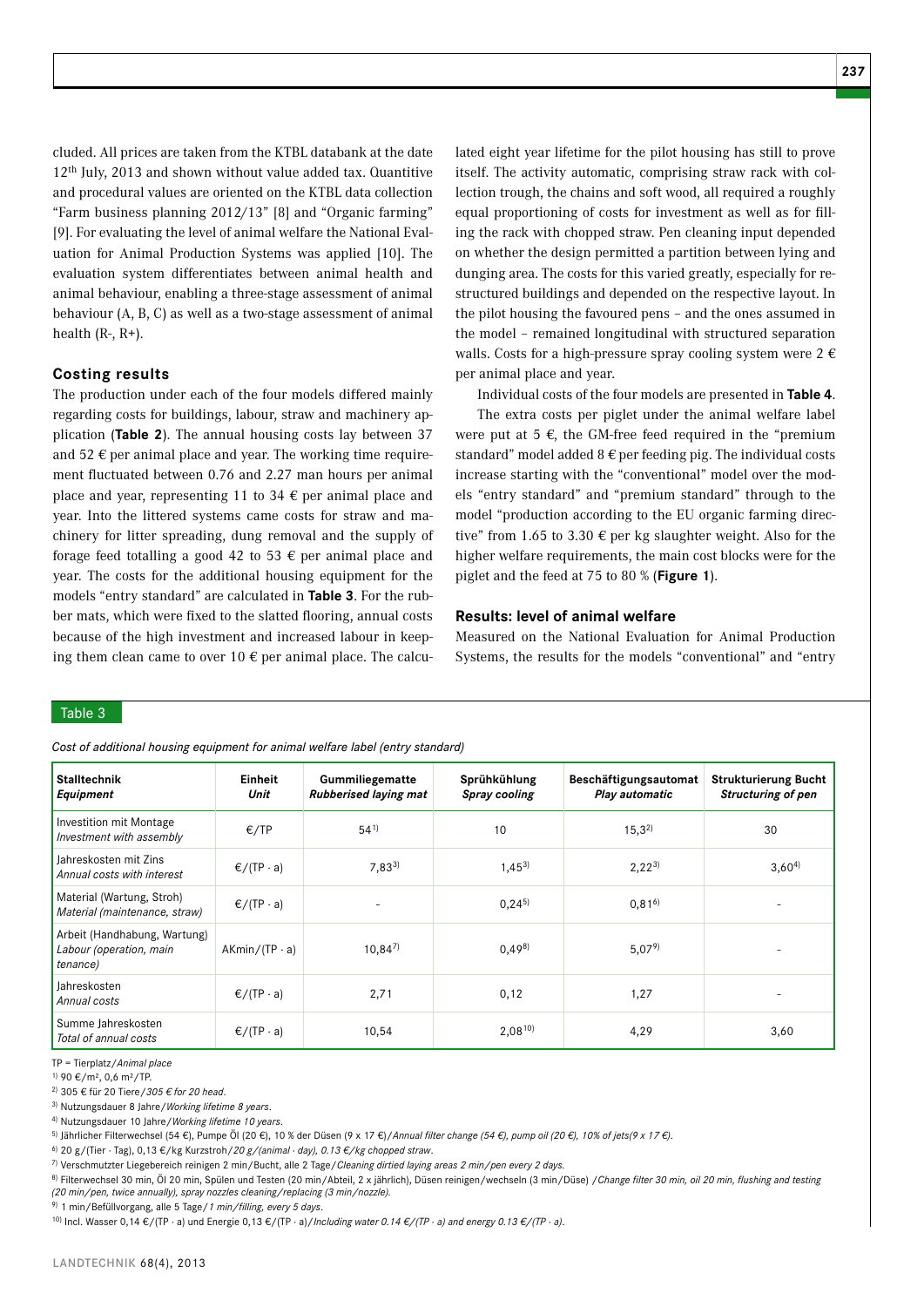# Table 4

#### *Composition of direct costs per animal and per kg slaughter weight*

|                                                                           | Konventionell                                                                                  | Tierschutzlabel/Animal welfare label       | Erzeugung nach EG-                            |                                   |  |
|---------------------------------------------------------------------------|------------------------------------------------------------------------------------------------|--------------------------------------------|-----------------------------------------------|-----------------------------------|--|
| Merkmal/Attribute                                                         | <b>Conventional</b>                                                                            | Einstiegsstandard<br><b>Entry standard</b> | Premiumstandard<br><b>Premium standard</b>    | Öko-Verordnung<br>Organic farming |  |
|                                                                           |                                                                                                |                                            | Einzelkosten [€/Tier]/Direct costs [€/animal) |                                   |  |
| Ferkel / Piglet                                                           | 52,79                                                                                          | $57,80^{1}$                                | $57,80^{1}$                                   | 111,52                            |  |
| Futter/Feed                                                               | 75,19                                                                                          | 75,19                                      | $83,31^{2}$                                   | 140,76                            |  |
| Arbeit/Labour <sup>3)</sup>                                               | 4,03                                                                                           | 6,12                                       | 9,69                                          | 13,25                             |  |
| Gebäude / Building                                                        | 12,94                                                                                          | 23,70                                      | 16,04                                         | 19,05                             |  |
| Energie (Heizung, Strom)/ <i>Energy (heating, current</i> ) <sup>4)</sup> | 3,10                                                                                           | 3,23                                       | 0,21                                          | 0,21                              |  |
| Wasser/Water <sup>5)</sup>                                                | 1,47                                                                                           | 1,52                                       | 1,62                                          | 1,71                              |  |
| Stroh/Straw <sup>6)</sup>                                                 | $\sim$                                                                                         | 0,29                                       | 11,07                                         | 11,95                             |  |
| Maschinen/Machinery                                                       | 0,07                                                                                           | 0,07                                       | 5,53                                          | 8,51                              |  |
| Sonstige Direktkosten/Other direct costs <sup>7)</sup>                    | 4,27                                                                                           | 4,35                                       | 4,54                                          | 5,63                              |  |
| Summe absolut/Sum total                                                   | 154                                                                                            | 172                                        | 191                                           | 313                               |  |
|                                                                           | Einzelkosten [ $\epsilon$ /kg Schlachtgewicht]/Direct costs [ $\epsilon$ /kg slaughter weight] |                                            |                                               |                                   |  |
| Summe Einzelkosten / Total direct costs                                   | 1,658                                                                                          | $1,85^{8}$                                 | 2,00 <sup>9</sup>                             | 3,30 <sup>9</sup>                 |  |
| Mehrkosten zu konventionell<br>Additional costs compared to conventional  |                                                                                                | 0,20                                       | 0,35                                          | 1,65                              |  |

TP = Tierplatz/*Animal place* 

1) 5 €/Ferkel Zusatzkosten für Kastration mit Betäubung und pauschal höhere Anforderungen der Ferkelerzeugung/*5 €/piglet additional costs for castration with anasthetic and general figure for higher requirements in piglet rearing.*

2) 0,03 €/kg zusätzlich für GVO-freies Futter/*0.03 €/kg additionally for GM-free feed*.

3) 15 €/AKh/*15 €/h.*

4) 0,25 €/kWh/*0.25 €/kWh.*

5) 2 €/m³ Wasser/*2 €/m3 wate*r.

6) Preise je t Stroh: Einstiegsstandard 130 € (Häcksel); Premiumstandard 125 €; Ökologische Erzeugung 135 €/Price *t straw entry standard 130 € (chaff), premium standard 125 €, organic production 135 €*.

7) Sonstige Direktkosten: Tierarzt, Medikamente, Tierseuchenkasse, Viehversicherung, Ertragsschadensversicherung, Kadaverbeseitigung, Desinfektions- und Reinigungsmittel, Zinskosten Umlaufvermögen/*Other direct costs: vet, medicine, epidemic fund, animal insurance, yield compensation insurance, carcass removal service, disinfectant and cleaning materials, interest, capital in current assets.*

8) 256 kg Schlachtgewicht/(TP · a), 2,83 Umtriebe/a, 118 kg Endgewicht/*256 kg slaughter weight/(TP · a), 2.83 cycles/a, 118 kg end weight*.

9) 236,4 kg Schlachtgewicht/(TP · a), 2,57 Umtriebe/a, 120 kg Endgewicht/*236.4 kg slaughter weight/(TP · a), 2.57 cycles/a, 120 kg end weigh*t.

standard" are the same (**Table 5**). This also applies to the results of comparison between the models "premium standard" and "production according to EU organic farming directive". The results in **Table 6** show that in the models "premium standard" and "production according to the EU organic farming directive" the majority of natural behavioural traits are able to be carried out without hindrance. In the case of the model "conventional" most of the behavioural indicators are strongly limited or unable to be carried out at all. The model "entry standard" gave results that lie between both these blocks.

# **Discussion of results**

# **Costs**

The production costs for pig meat produced according to the criteria of the animal welfare label were, according to model calculations, 20 to 35 cents per kg slaughterweight or 12 to 23 % over the ware produced according to conventional standards; at the same time these costs represented only 60 % of those for the organic ware. The label "for more animal welfare" is thus suitable for the production of medium-priced products and can fill the gap existing until now between conventional and organic ware.

The models confirm that the labour requirement for the animal welfare label (depending on standard) lies 50 to 140 % over that of the conventional model. The labour requirement increased, while still remaining reasonable, with the model "entry standard", particularly through the additional cleaning of the lying areas and the filling of the activity equipment. The model "premium standard" demanded, on the other hand, considerable more labour for litter spreading and dung removal. The costs of the organic model were significantly over those of the comparative models especially regarding costs for the piglet, feed and labour.

The costs for the housing with both models "premium standard" and "production according to the EU organic farming directive" lie 24 and 47 % over the conventional model. The costs for the larger space involved were largely reduced due to the simpler design of the building as fresh air housing with outdoor run and no liquid manure channel.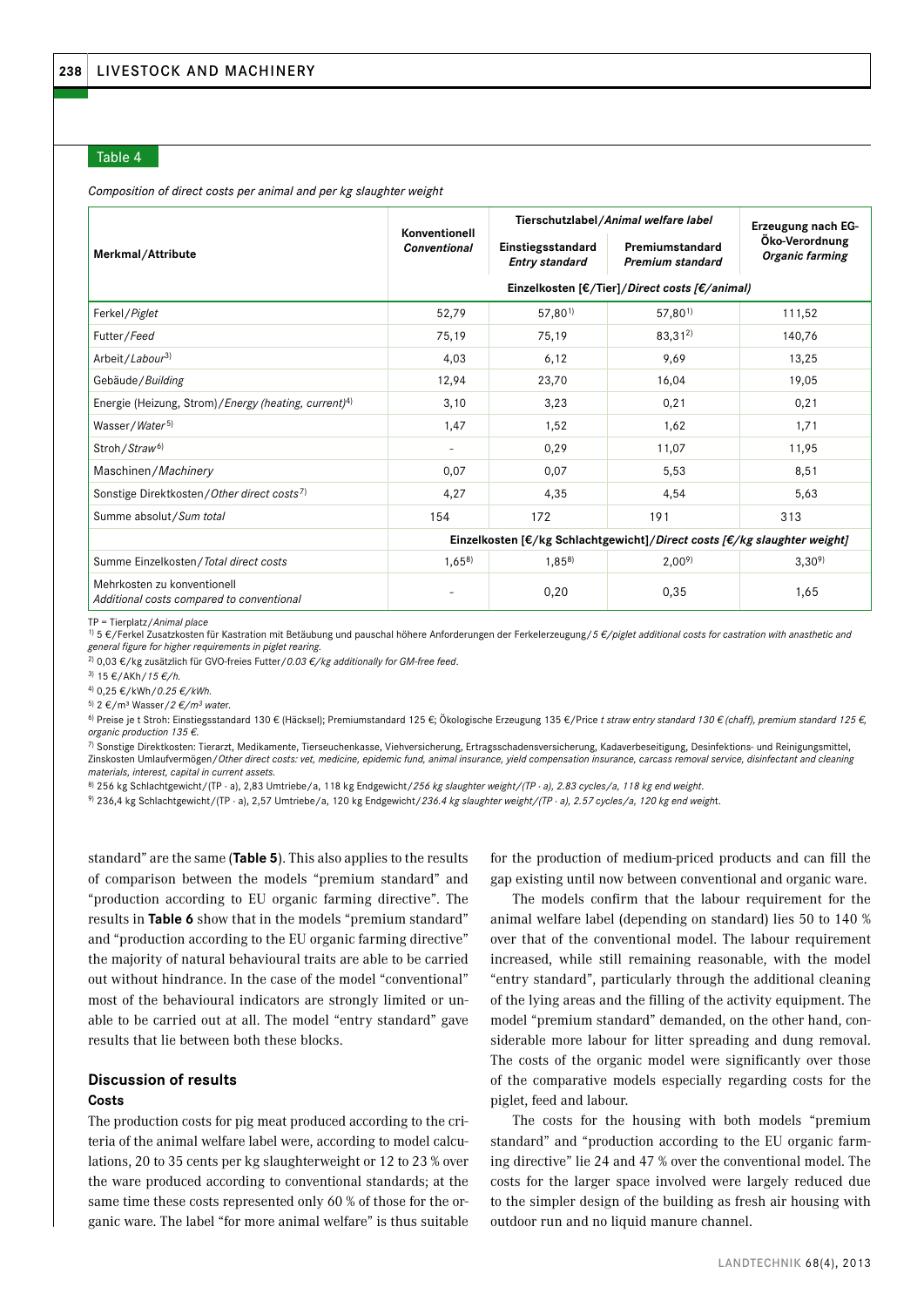

The building for the model "entry standard" was exceptional within the series with 83 % additional costs. Responsible for this were the closed building design with forced ventilation plus more floor space per animal and the additional interior equipment. Fresh air housing is basically suitable for the entry standard, possible costs for a mobile dung removal system have to be considered here as well. For this reason the entry standard tends to be more suitable where modification can be carried out on buildings.

Cost savings through economies of scale featuring increasing livestock numbers can reach 12 % in conventional animal housing [8]. Those supplying the premium standard are allowed a maximum 950 feeding pig places. When compared with other standards a marketing disadvantage can occur here in that such a digression effect cannot be employed.

# **Animal behaviour and animal health**

In the "conventional" and "entry standard" models normal behaviour of the animals was severely limited. Additionally, animal health risks are hardly controllable, or controllable only with considerable input. Improvements can, however, be achieved as shown by detailed observation of animal behaviour. In comparison with the "conventional" model, nine behavioural indicators were assessed as better. In sum, these improvements were not sufficient for the better behavioural category"B".

The situation is different with the models "premium standard" and "production according to the the EU organic farming directive". With both, there appear no limits to natural behaviour and the animal health risks are able to be well controlled through management. The detailed assessment of animal behaviour showed very little difference between the

## Table 5

*Assessment of animal behavior and animal health with the "National Evaluation for Animal Housing Systems"*

|                               | Konventionell       | Tierschutzlabel/Animal welfare label                                              | Erzeugung nach                       |    |
|-------------------------------|---------------------|-----------------------------------------------------------------------------------|--------------------------------------|----|
| Merkmal/Attribute             | <b>Conventional</b> | Einstiegsstandard<br>Premiumstandard<br><b>Entry standard</b><br>Premium standard | EG-Öko-Verordnung<br>Organic farming |    |
| Tierverhalten/Animal behavior |                     |                                                                                   |                                      |    |
| Tiergesundheit/Animal health  | $R+$                | $R+$                                                                              |                                      | R- |

A = Das Normalverhalten ist weitgehend ausführbar/*Normal behavior is extensively achievable.*

B = Das Normalverhalten ist eingeschränkt ausführbar/*Normal behavior is restricted.*

C = Das Normalverhalten ist stark eingeschränkt ausführbar/*Normal behavior is strongly restricted.*

R- = Risiken für die Tiergesundheit lassen sich durch Management gut beherrschen/*Animal health risks can be controlled with normal management input.*

R+ = Risiken für die Tiergesundheit lassen sich kaum oder mit erheblichem Aufwand beherrschen/*Animal health risks can only be controlled with high management input.*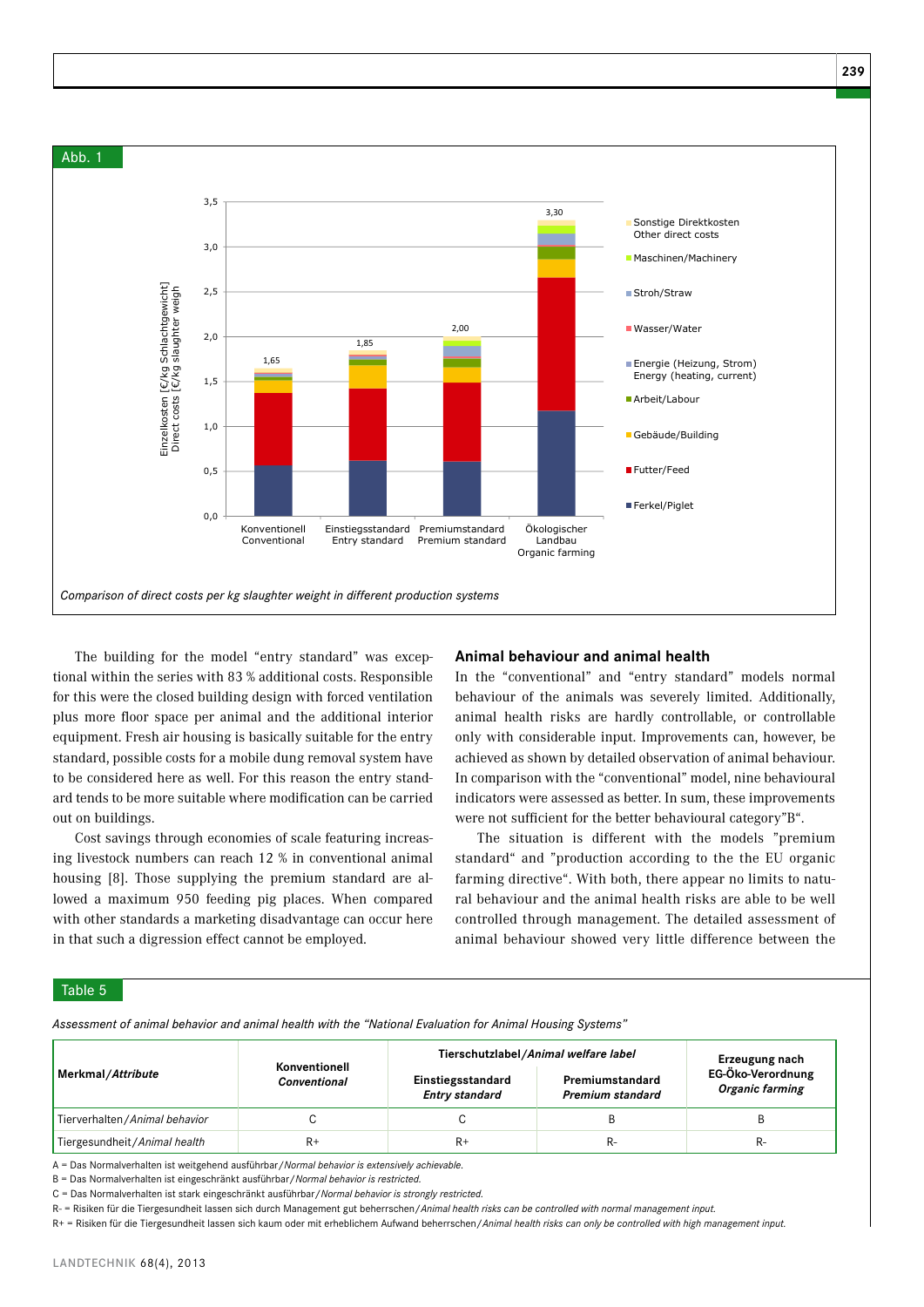# Table 6

*Assessment of animal behavior with the National Evaluation for Animal Housing Systems*

| Funktionskreis/Indikator<br>Functional circuit/indicator                        | Konventionell<br><b>Conventional</b> | Tierschutzlabel/Animal welfare label<br>Einstiegsstandard<br>Entry standard | Premiumstandard<br>Premium standard | Erzeugung nach<br>EG-Öko-Verordnung<br>Organic farming |
|---------------------------------------------------------------------------------|--------------------------------------|-----------------------------------------------------------------------------|-------------------------------------|--------------------------------------------------------|
| Sozialverhalten/Social behavior                                                 |                                      |                                                                             |                                     |                                                        |
| Gruppe/Group                                                                    | u.a.                                 | u.a.                                                                        | u.a.                                | u.a.                                                   |
| Sozialstruktur/Social structure                                                 | u.a.                                 | u.a.                                                                        | u.a.                                | u.a.                                                   |
| Sozialkontakt/Social contact                                                    | u.a.                                 | u.a.                                                                        | u.a.                                | u.a.                                                   |
| Ausweichen und sich zurückziehen/Avoidance and retreat                          | n.a.                                 | e.a.                                                                        | u.a.                                | u.a.                                                   |
| Fortbewegung/Locomotion                                                         |                                      |                                                                             |                                     |                                                        |
| Gehen/Move                                                                      | u.a.                                 | u.a.                                                                        | u.a.                                | u.a.                                                   |
| Laufen/Move fast                                                                | n. a.                                | n.a.                                                                        | u.a.                                | u.a.                                                   |
| Rennen/Running                                                                  | n.a.                                 | n.a.                                                                        | n.a.                                | e.a.                                                   |
| Drehung/Rotation                                                                | u.a.                                 | u.a.                                                                        | u.a.                                | u.a.                                                   |
| Ruhen und Schlafen/Resting and sleeping                                         |                                      |                                                                             |                                     |                                                        |
| Abliegen/Laying down                                                            | e.a.                                 | e.a.                                                                        | u.a.                                | u.a.                                                   |
| Aufstehen / Standing up                                                         | u.a.                                 | u.a.                                                                        | u.a.                                | u.a.                                                   |
| Ruhe- und Schlafplatzwahl/Resting and sleeping place selection                  | n.a.                                 | e.a.                                                                        | e.a.                                | e.a.                                                   |
| Ruhe- und Schlaflage/Resting and sleeping position                              | e.a.                                 | u.a.                                                                        | u.a.                                | u.a.                                                   |
| Störungsfreies Ruhen und Schlafen/Undisturbed rest and sleep                    | n.a.                                 | e.a.                                                                        | u.a.                                | u.a.                                                   |
| Nahrungsaufnahme/Feed intake                                                    |                                      |                                                                             |                                     |                                                        |
| Nahrungssuche/Foraging                                                          | n.a.                                 | e.a.                                                                        | e.a.                                | u.a.                                                   |
| Futteraufnahme / Feed intake                                                    | u.a.                                 | u.a.                                                                        | u.a.                                | u.a.                                                   |
| Wasseraufnahme / Water intake                                                   | e.a.                                 | e.a.                                                                        | u.a.                                | u.a.                                                   |
| Ungestörte Futteraufnahme/Undisturbed feed intake                               | n.a.                                 | n.a.                                                                        | e.a.                                | e.a.                                                   |
| Futterbearbeitung/Food processing                                               | n.a.                                 | e.a.                                                                        | e.a.                                | u.a.                                                   |
| Objekt orientierte Beschäftigung und Spielen<br>Object oriented occupation      | e.a.                                 | u.a.                                                                        | u.a.                                | u.a.                                                   |
| Ausscheidung/Excretion                                                          |                                      |                                                                             |                                     |                                                        |
| Koten und Harnen/Defecating and urinating                                       | n.a.                                 | u.a.                                                                        | u.a.                                | u.a.                                                   |
| Komfort/Comfort                                                                 |                                      |                                                                             |                                     |                                                        |
| Eigene Körperpflege / Personal hygiene                                          | u.a.                                 | u.a.                                                                        | u.a.                                | u.a.                                                   |
| Körperpflege am Objekt/Bodycare on object                                       | n.a.                                 | e.a.                                                                        | u.a.                                | u.a.                                                   |
| Thermoregulatorisches Verhalten (Vermeidung Wärmeverlust)<br>Avoiding heat loss | n.a.                                 | n.a.                                                                        | e.a.                                | e.a.                                                   |
| Thermoregulatorisches Verhalten (Abkühlung) / Cooling behavior                  | n.a.                                 | n.a.                                                                        | e.a.                                | e.a.                                                   |
| Erkundung/Exploration                                                           |                                      |                                                                             |                                     |                                                        |
| Räumliche Erkundung/Spatial exploration                                         | n.a.                                 | n.a.                                                                        | u.a.                                | u.a.                                                   |

u. a. = Das Normalverhalten ist uneingeschränkt ausführbar/*Normal behavior is always possible.*

e. a. = Das Normalverhalten ist eingeschränkt ausführbar/*Normal behavior with restrictions*.

n. a. = Das Normalverhalten ist stark eingeschränkt/nicht ausführbar/*Normal behavior is strongly restrictedly/not able to be carried out.*

models "premium standard" and "production according to the EU organic farming directive". In animal welfare terms this indicates a better cost benefit ratio for the model "premium standard". For the evaluation of animal behaviour under category "A" no behavioural indicator "strongly limited/not limited" is possible. A maximum of three may be termed "limited". Both models offer instead the requirement when a separate

lying bay, a shower or a loafing area as well as a protected feeding area are offered.

Assessment of animal welfare standard based on resources is controversial in the public domain, spoken of as "animal welfare by yard stick". The application of the National Evaluation for Animal Production Systems with the four models underlined these problems. Because of the  $1.1 \text{ m}^2$  space availabil